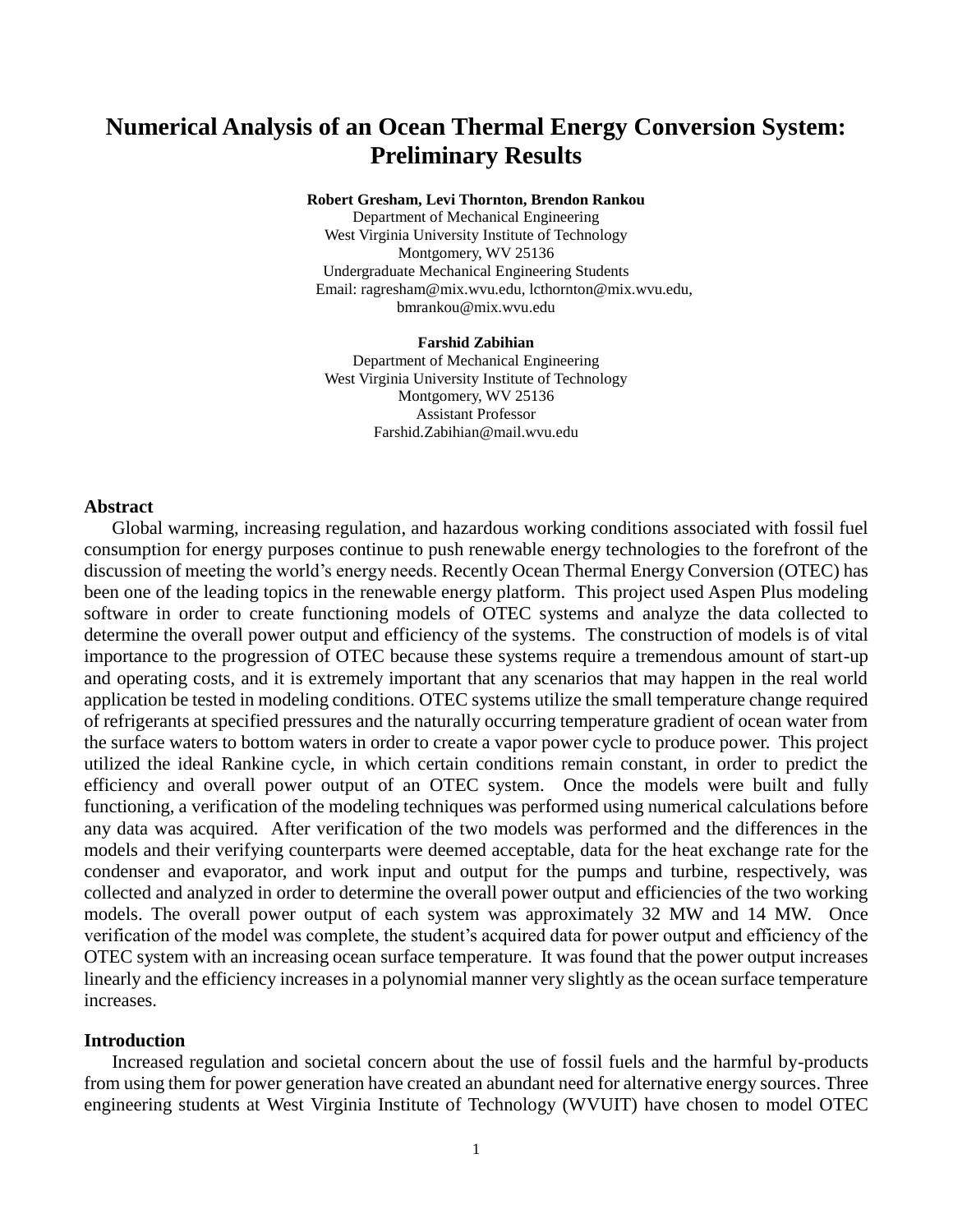systems using Aspen Plus software to determine how the systems efficiency and power output changes with the rise and fall of ocean surface water temperature.

The first concept of OTEC was introduced by Jacques-Arsène d'Arsonval in 1870, but it was over 100 years later in 1979 when the U.S. implemented a Mini-OTEC on a barge off the coast of Hawaii. Although the barge only had a net output of 18 kW of power, barely enough to power the ship, it is considered the first large scale application of OTEC technology [1]. Since then several experimental OTEC plants have been built to demonstrate the concept, but very few have remained active and been scaled to a size that will have any kind of substantial power output. Currently the maximum active OTEC power plant gives 1 MW of power [2]. However there is still promise for this renewable energy resource, as Lockheed Martin and Reignwood Group are currently partnering up to build a 10 MW pilot plant off the shore of southern China [3].

Technological limitations are the primary drawback to OTEC plants being widely used. Not only are the systems very expensive, but calculated efficiencies of OTEC generally range from 6% to 7% with actual systems only yielding around 3% to 4% [4]. This means that in order to produce a substantial amount of power, the OTEC has to pump a lot of water. For an open system OTEC plant to produce 100 MW of power, 400  $\text{m}^3$ /s of 26°C water would have to be pumped a distance of 20 m along the surface through a 16 m diameter pipe and then recirculated to a depth of 1000 m to 4˚C water and back again [1]. With this large amount of water movement there is also the environmental effects to consider. Along with these concerns, OTEC currently need certain ocean depths and temperature difference which are only found in select areas around the equator as seen in Figure 1.



Figure 1. Distribution of global surface temperature [5]

Despite its drawbacks, OTEC systems still have promise. The energy that OTEC attempts to harvest is created by a temperature gradient between the warmer surface water of the ocean and the colder water on the bottom [1]. In order to produce any considerable energy a minimum temperature gradient of 20°C is the current standard [1]. The average year around surface temperature in tropical regions is approximately 28°C, and the temperature, at the standard used depth of 1000m, is relatively constant at  $4^{\circ}C$  [5]. In a sense this is a form of solar energy, but unlike other systems used to convert solar energy to electricity, the temperature difference between the surface and the ocean bottom is more stable from nightto-day and from season to season, meaning that OTEC systems can be run continuously where other forms of solar energy converters have prolonged down time when conditions don't provide ample sunlight [6]. It is estimated that approximately  $10<sup>7</sup>$  MW of power could be provided from ocean thermal energy. This abundance of renewable, continuous power is what makes OTEC research and development such a promising field.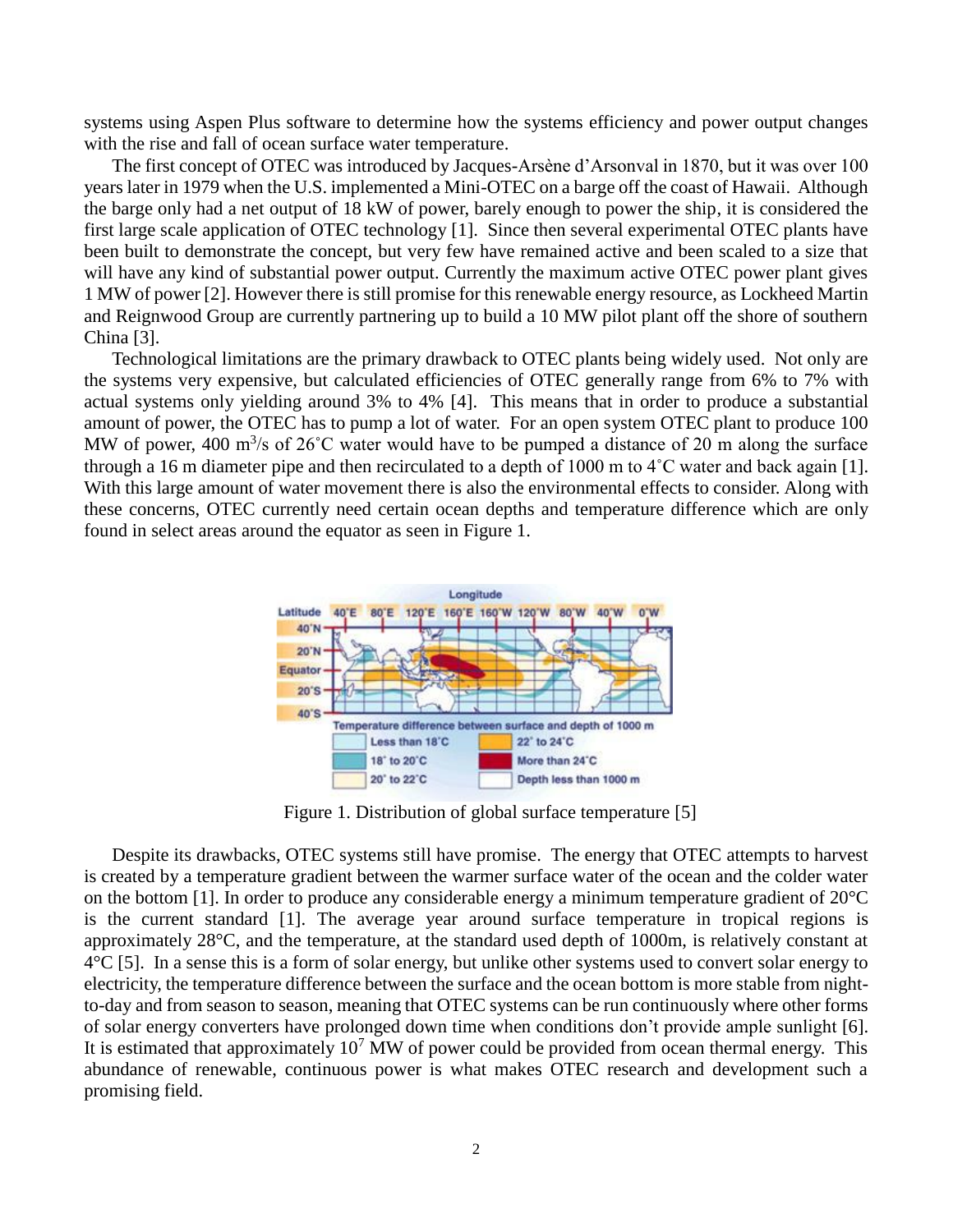#### **Theory**

In order to better understand the closed OTEC system power cycle that was modeled, it is easier to first consider the steam power plant cycle in its simplest conceptual form. In a steam power plant cycle there are four main processes: the pump, boiler, turbine, and condenser [7]. First water is pumped to the boiler in order to increase the pressure, then boiled and turned to steam [7]. The steam then enters the turbine and expands to create mechanical work, and finally the steam at the outlet of the turbine is condensed back to saturated liquid water so it can undergo the process again [7]. The steam power cycle can be seen in Figure 2.



Figure 2. Steam power plant cycle

The steam power plant cycle is worth mentioning because the only difference in it and the OTEC cycle models in this report is that instead of a boiler during the heating process, an evaporator is used, which in most cases is a heat exchanger [1]. Although the concepts are very similar, there is a great difference in the working fluids, which makes application and implementation of each process very different, but for analysis purposes, the calculations and modeling techniques of ideal cycles are very similar. This is explained in greater detail in the Methods section of this report.

When the concept was first introduced by d'Arsonval it was based on a closed system where the working fluid, ammonia, is pumped from the low temperature at the bottom of the ocean to the high temperature at the surface [2]. Because ammonia has a very low boiling point, the difference in temperature of about 20 ˚C is enough to cause it to expand, at which point it is sent through a turbine where the energy is converted from mechanical to electrical energy. As mentioned above, the working fluid in a closed system will have to have properties that allow it to vaporize to a gaseous state at approximately 28 ˚C and condense back to a liquid state around 4 ˚C in order to produce a large enough pressure difference to create a worthwhile amount of mechanical work in the turbine. The most commonly used working fluids in the closed OTEC systems are ammonia and propylene, and although other refrigerants have been modeled, the majority of them are hazardous to the environment as well as any worker that might be exposed to them [8]. The hazardous nature of refrigerants other than ammonia has all but completely ruled them out as feasible working fluids [8].

More recently several experimental plants have been designed, and some tested, to use an open system where the ocean water is the working fluid. This process is much more complicated, however there are added benefits, because in the open system desalination is part of the process creating fresh water as a byproduct that can be pumped to main lands for irrigation and even to processing plants for clean drinking water [5].

The students decided on modeling a closed system due to the feasibility of modeling with their current thermodynamic knowledge. As previously stated, the closeness of the closed OTEC system to the steam power plant cycle makes for a very understandable thermodynamic cycle, of which the students had prior knowledge and felt confident modeling. Other complications that arise with modeling an open OTEC system are the desalination process and the even larger amount of ocean water that must be moved, the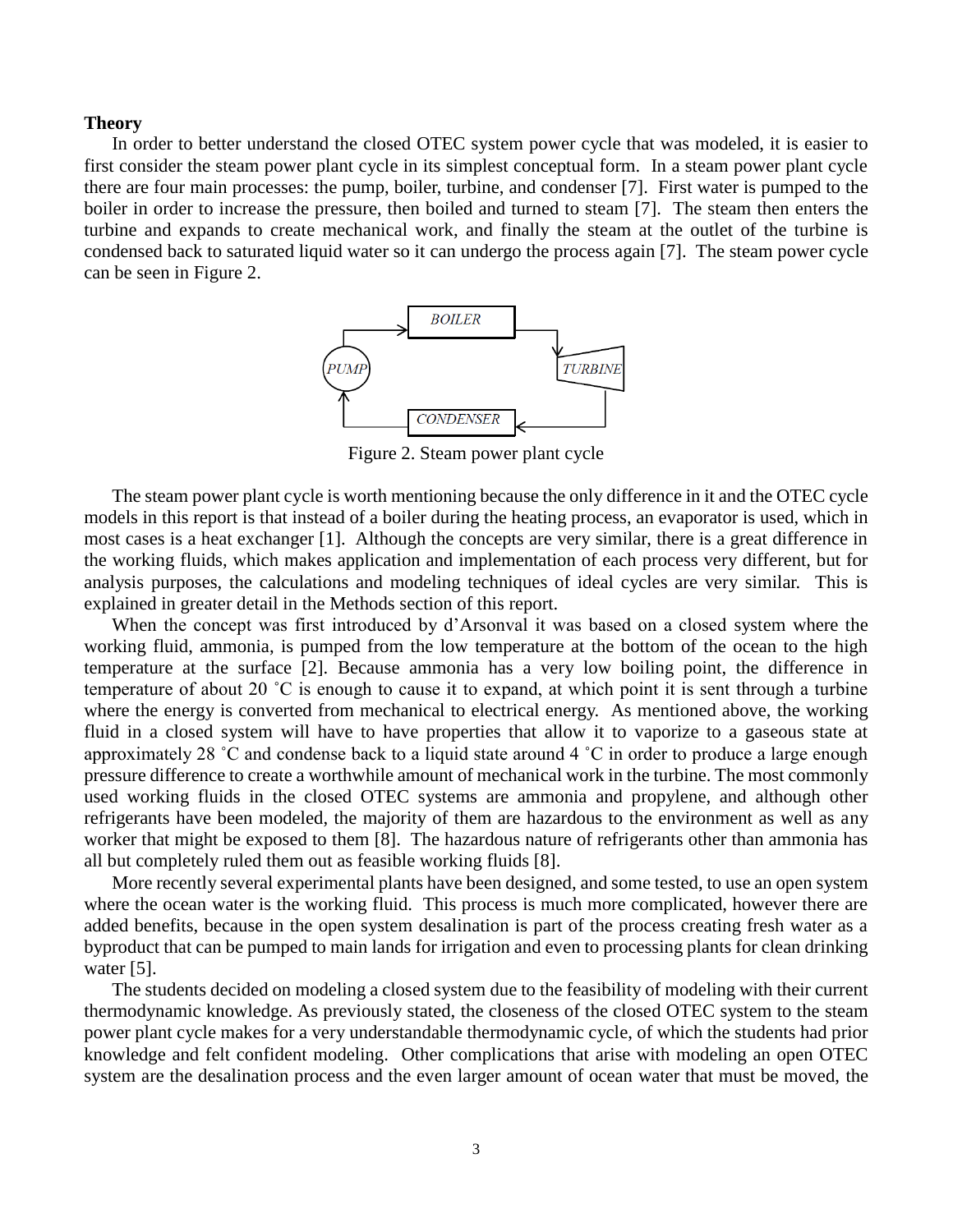movement of that which could have effects on the ocean wildlife in surrounding areas as well as the temperature of the ocean [9].

## **Method**

In order to obtain accurate data from OTEC models using the Aspen Plus modeling software, first the modeling techniques had to be verified. In order to do so, two initial models were created. The first model was a Rankine power cycle, which was verified by hand calculations. The second was a Carnot power cycle, which mimicked the work of D. Bharathan's Carnot Cycle OTEC [1] model using the same software. Each model was verified based on percent error comparisons of the work and power consumptions and extractions for each process in the cycle. These verification models are discussed in further detail below.

#### *Numerical Calculation Verification*

As previously stated, the OTEC closed system power cycle is very similar to that of the steam power plant cycle. With this in mind, the first verification test was performed by making hand calculations based on an ideal Rankine OTEC cycle with ammonia as the working fluid. In the ideal Rankine cycle the processes occur as follows, along with the T-s diagram of the cycle, Figure 3 [7]:

- 1-2: Isentropic compression of working fluid to compressed liquid.
- 2-3: Heat transfer to the working fluid at a constant pressure as the fluid moves from compressed liquid to saturated vapor.
- 3-4: Isentropic expansion of the working fluid to a liquid-vapor mixture.
- 4-1: Heat transfer from the fluid at a constant pressure as the fluid moves from a liquied-vapor mixture to saturated liquid.



Figure 3. Temperature (T) vs. entropy (s) diagram of ideal Rankine OTEC power cycle

Roughly following the basic parameters set out in D. Bharathan's OTEC model [2], it was assumed that the pump inlet pressure was 6 bar, the turbine inlet pressure was 9 bar, and the mass flow rate of ammonia through the system was 580 kg/s. Also in doing the numerical calculations all the ideal Rankine cycle assumptions listed above were used.

The first step in this process is to identify the defining characteristics at each point (1, 2, 3, and 4) in the cycle. Included below are these defining characteristics along with a brief description of how they were found and/or calculated. Values from the ammonia saturated vapor-liquid and superheated steam tables were taken from [7].

Point 1:

The pressure at 1 is specified in the assumptions, and T, h, v, and s are all values from the tables for saturated liquid ammonia at a pressure of 6 bar.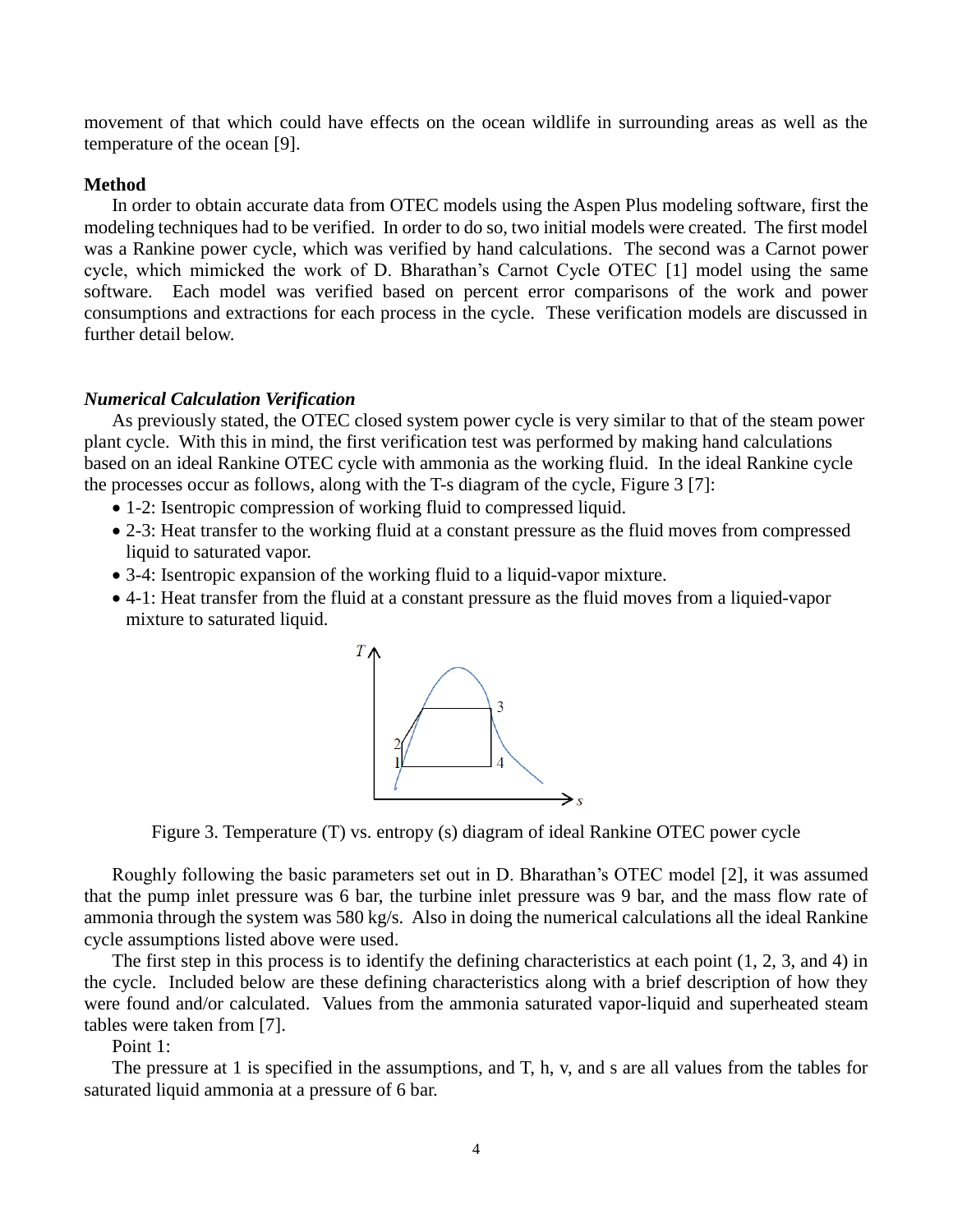$P_1 = 6$  bar  $T_1 = 9.27 °C$  $h_1 = 223.32$  kJ/kg  $v_1 = 1.5982*10^{-3}$  m<sup>3</sup>/kg

Point 2:  $P_2 = 9$  bar  $h_2 = 223.800 \text{ kJ/kg}$ 

The pressure at 2 is specified from the assumptions at 9 bar. In order to calculate h at 2, it was considered that the specific work of the pump is characterized by the following equation for the specific work of a control volume process (1).

 $w = \int_1^2 v dp = v(p_2 - p_1)$ 1 (1)

Maintaining the specific volume at point one and considering the given pressures at points 1 and 2, work can be calculated as  $w = 0.4795$  kJ/kg. Using this value in equation (2) where both work and  $h_1$  are known, the enthalpy at point 2 is found.

$$
w = h2 - h1 \t(2)
$$
  
P<sub>2</sub> = 9 bar  
h<sub>2</sub> = 223.800 kJ/kg

Point 3:

The pressure at 2 and 3 is equal because of the ideal Rankine cycle assumption of heat transfer to the working fluid at constant pressure. The values for  $s_3$  and  $h_3$  are both found using the superheated vapor tables and interpolation. Although the temperature at 3 is not necessary for the work and heat transfer calculations, it is noted here because it had to vary slightly from the ideal Rankine cycle assumption. In the ideal Rankine cycle, it is assumed that the state of the working fluid at 3 is saturated vapor, however, because the Aspen Plus software value for saturated vapor was different from the value in [8], the students chose to use a value of  $T_3 = 22 \text{ °C}$  instead of 21.52  $\text{ °C}$ , the value listed in the table. Even though this is a slight deviation from the intended cycle, it is still a valid argument for the verification with a difference in temperature of less than 0.5 °C.

 $P_3 = 9$  bar  $s_3 = 5.0722$  kJ/kg-K  $h_3 = 1462.40 \text{ kJ/kg-K}$  $T_3 = 22 °C$ 

Point 4:

The pressure at 1 and 4 is equal because of the ideal Rankine cycle assumption of heat transfer from the working fluid at constant pressure. It is visible from Figure 3 that the process from 3 to 4 is at a constant entropy, therefore  $s_3 = s_4$ . Considering the state of the working fluid is a liquid-vapor mixture at 4, the quality of the mixture can be calculated using equation (3), and using that quality along with values from the tables and equation (4), the enthalpy at 4 is calculated.

$$
s = s_f + \chi(s_g - s_f)
$$
(3)  
\n
$$
h = h_f + \chi(h_g - h_f)
$$
(4)  
\n
$$
P_4 = 6 \text{ bar}
$$
  
\n
$$
s_4 = 5.0722 \text{ kJ/kg-K}
$$
  
\n
$$
\chi_4 = 0.9658
$$
  
\n
$$
h_4 = 1409.12 \text{ kJ/kg-K}
$$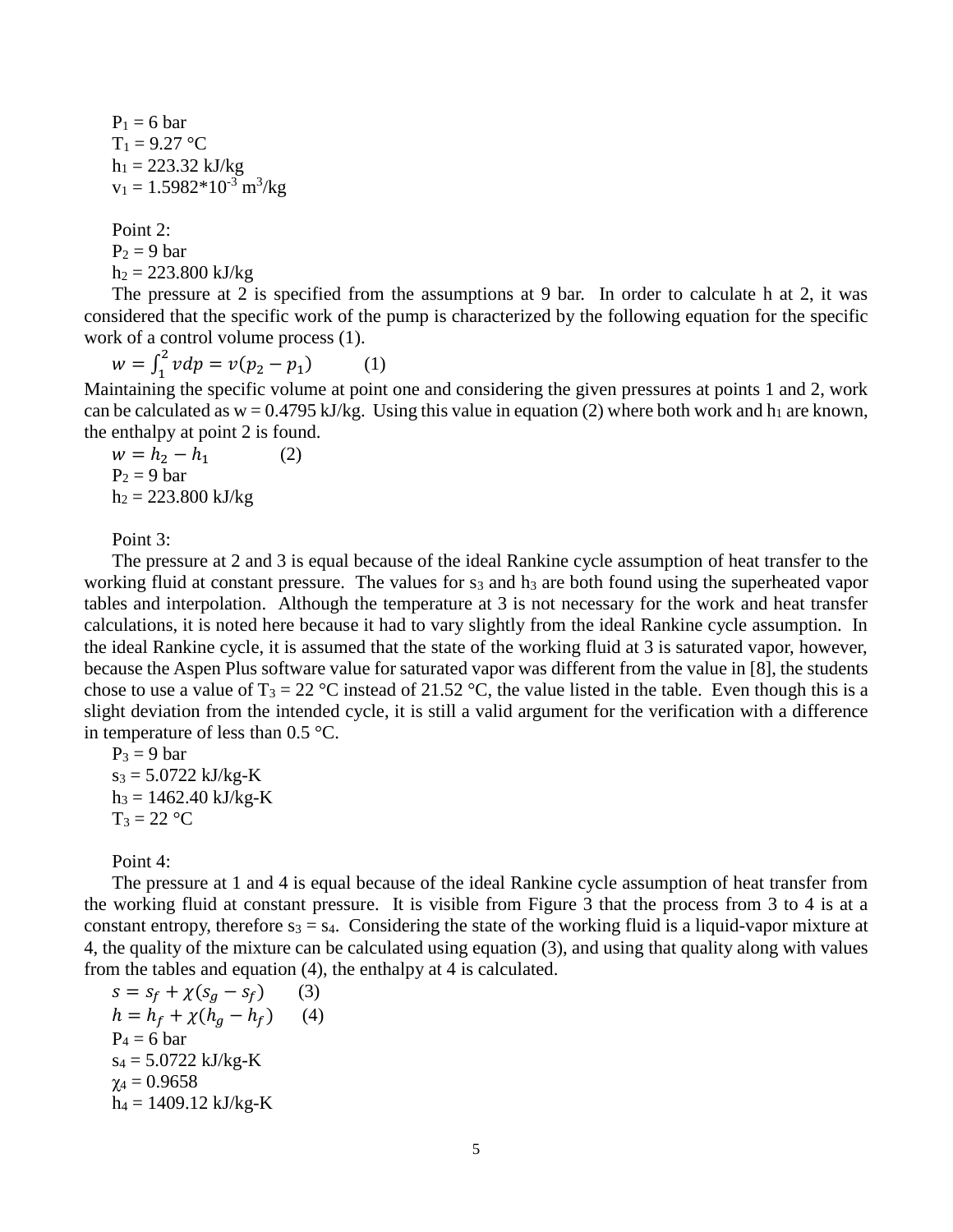Once each point was fully defined, the work input to the pump, the work output of the turbine, and the heat transfer to and from the working fluid were calculated using the following equations.

$$
W_{pump} = m(h_2 - h_1)
$$
 (5)  
\n
$$
W_{turbine} = m(h_3 - h_4)
$$
 (6)  
\n
$$
Q_{evaporator} = m(h_3 - h_2)
$$
 (7)  
\n
$$
Q_{condensor} = m(h_4 - h_1)
$$
 (8)

Devices

Once the values for power and heat transfer rate were calculated from the numerical calculation, an OTEC model was built in Aspen plus following the same cycle with the same assumptions made for temperature, pressure, and ideal Rankine cycle and the results of each were compared. A detailed schematic of the model can be found Figure 4. Table 1 shows this comparison using percent difference, the equation for which is listed below.

$$
\% \text{ Difference} = \frac{|\text{Actual}-\text{Calculateed}|}{\text{Actual}} \times 100\% \qquad (9)
$$

| Verification of OTEC Model with Numerical Calculations |                           |           |        |                                  |  |  |
|--------------------------------------------------------|---------------------------|-----------|--------|----------------------------------|--|--|
|                                                        |                           | Numerical |        | Aspen Model   Percent difference |  |  |
| Heat                                                   | Evaporator (kW)           | 717558    | 727634 | 1.40                             |  |  |
|                                                        | Exchangers Condensor (kW) | 687764    | 695146 | 1.07                             |  |  |
|                                                        | Mechanical Pump (kW)      | 278       | 278    |                                  |  |  |

Table 1. Verification of OTEC model with numerical calculations

From Table 1, it is clear that the percent difference from the model to the numerical calculations is acceptable. The only percent difference that is larger than 5 % is that of the turbine. This is still acceptable though, and it is important to consider that the method that the Aspen plus software uses to calculate the power output could be a very complicated iterative solution that could not be duplicated by hand calculations in a timely manner.

Turbine (kW)  $\begin{array}{|c|c|c|c|c|c|} \hline 30902 & 32766 & 6.03 \\ \hline \end{array}$ 

The only item not taken into consideration in this verification is the flow rate of warm and cold water to the evaporator and condenser, respectively. Although these values are important when considering the overall power output, since this verification focuses solely on the thermodynamic cycle of the working fluid, these flow rates are not necessary to include in the verification process. The flow rates were chosen by finding a value that ensured enough heat could be transferred to and from the working fluid in the evaporator and condenser.

# *OTEC Model Verification*

The second verification process that was performed used the OTEC model created in [2] and a duplicate model that was created to ensure that the values were reasonably close. In order to do so, the students used temperature and pressure values from [2] and the knowledge of the OTEC power cycle in order to create a model that mimicked that of [2]. Once the model was created, a similar table to the numerical calculation was created in order to ensure that the values were matched up properly. This table, Table 2, is included below, along with Figure 5, the OTEC model created by [2]. The students Aspen Plus model and detailed schematic is seen in Figure 6.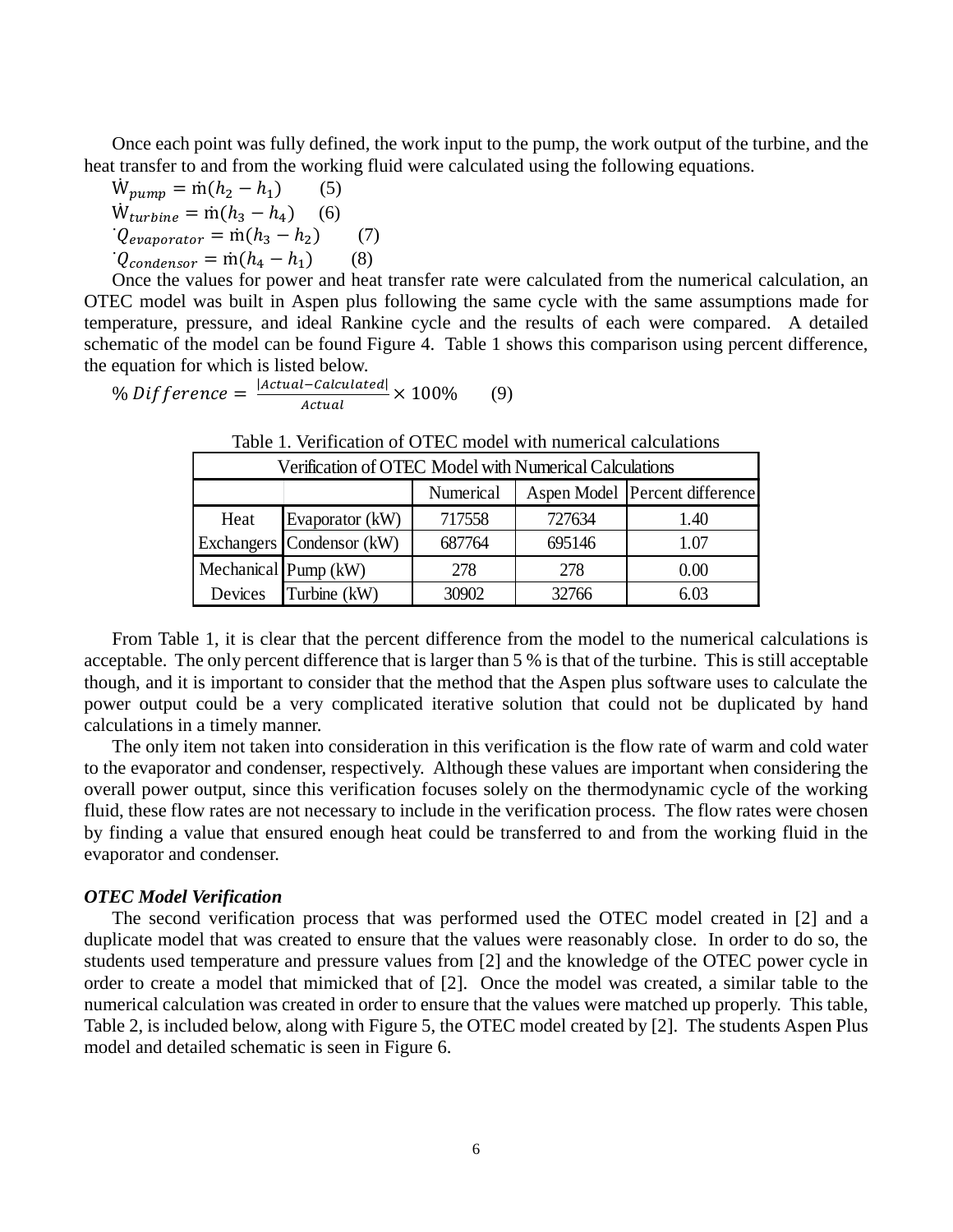

Figure 4. Numerical Calculation OTEC Model



Figure 5. D. Bharathan's OTEC model [2]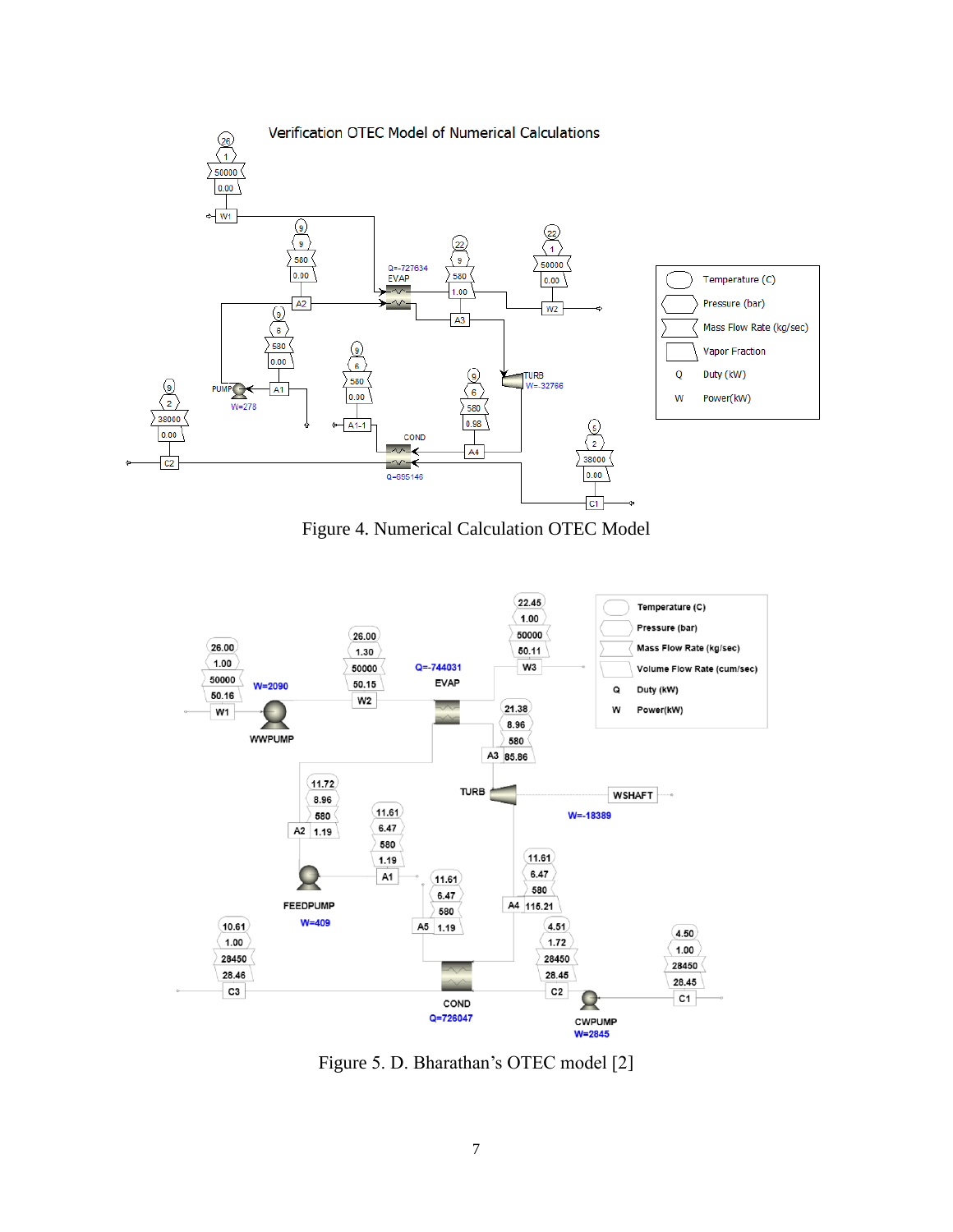#### Verification OTEC Model of D. Bharathan's Results



Figure 6. Verification OTEC model for [2]

| Verification of OTEC Model with D. Bharathan's Results |                           |              |        |                             |  |  |
|--------------------------------------------------------|---------------------------|--------------|--------|-----------------------------|--|--|
|                                                        |                           | D. Bharathan |        | Students Percent difference |  |  |
| Water                                                  | Warm water pump (kW)      | 2090         | 2098   | 0.38                        |  |  |
| Pumps                                                  | Cold water pump (kW)      | 2845         | 2807   | 1.34                        |  |  |
| Heat                                                   | Evaporator (kW)           | 744031       | 718892 | 3.38                        |  |  |
|                                                        | Exchangers Condensor (kW) | 726047       | 699377 | 3.67                        |  |  |
|                                                        | Mechanical Pump (kW)      | 409          | 321    | 21.52                       |  |  |
| Devices                                                | Turbine (kW)              | 18389        | 19836  | 7.87                        |  |  |

Table 2. Verification of OTEC model with D. Bharathan's Results

In order to create the model the students had to fix the pump inlet pressure and temperature as well as the condenser outlet pressure. Also fixed in this model was the ocean surface and bottom temperatures and the flow rate of ocean water. In doing so, the rest of the blocks in the model could run smoothly and the validity of the model could be determined.

As is evident in Table 2, once again the mechanical work processes of the pump and the turbine are troubling. The input work to the pump is 21.52%, however, the work in the pump is so small compared to the other work and heat transfer calculations that if this model were to be used for data acquisition, it would still be a reasonable fit. Overall these numbers are acceptable for the desired data that can be acquired from the models, and that the modeling techniques used in this report are valid for data acquisition.

## *Simulation of Changing Ocean Surface Temperature*

Once the students had verified their modeling techniques the next step in the process was data acquisition. The students selected the numerical calculation verification model as a base and gathered data for ocean surface temperatures from 25  $\degree$ C to 35  $\degree$ C in increments of 1  $\degree$ C. In creating this model, the students fixed the bottom ocean temperature at 5 °C, the outlet of condenser and inlet of pump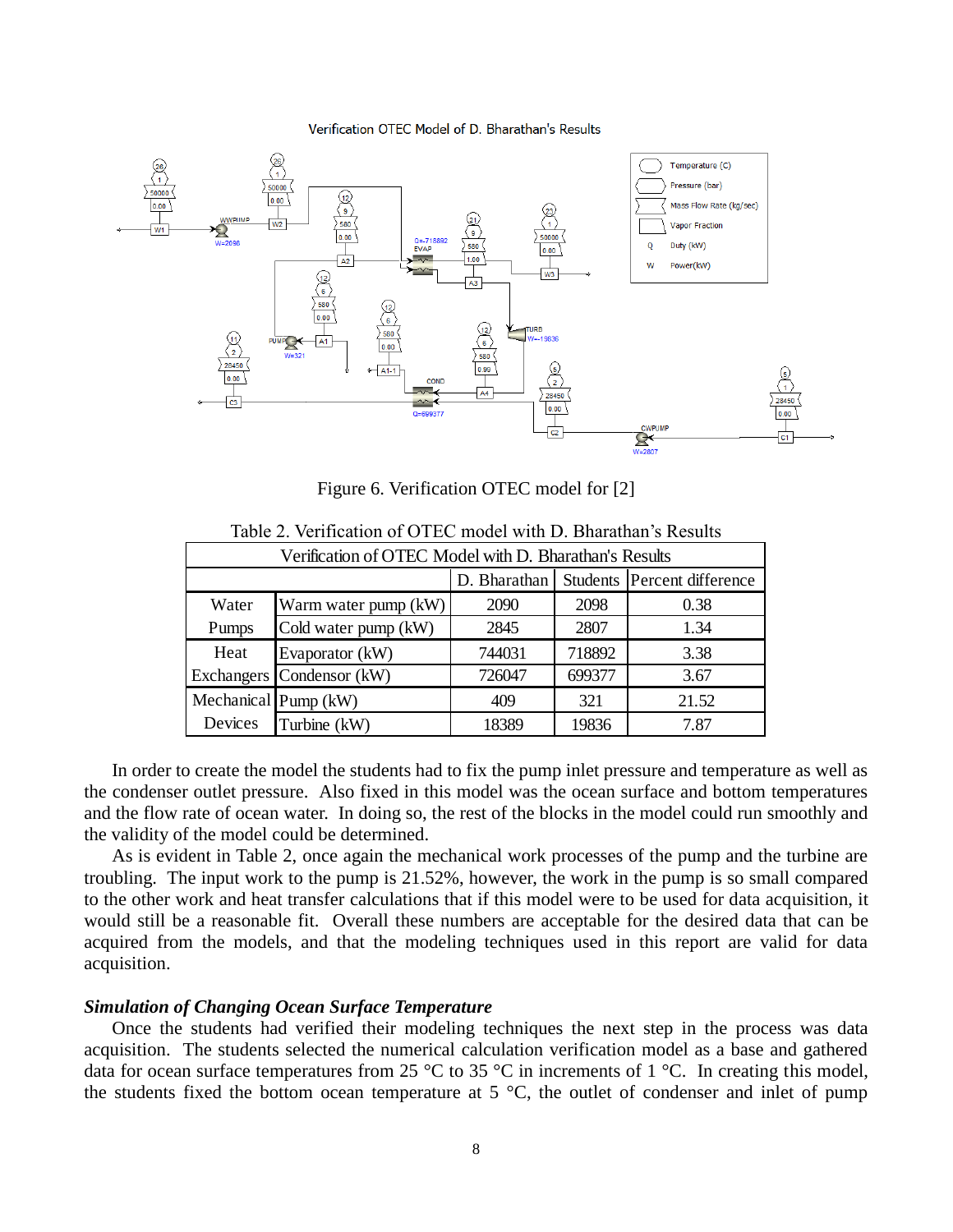temperature and pressure at 9.27 °C and 6 bar, respectively, and the difference in temperature of ammonia and ocean water at the outlet of the evaporator at 1.2 °C. This value of temperature difference was cited in [1] as a standard heat exchanger value. Also important to note here is that the isentropic and mechanical efficiencies of the pump and turbine are set to 1, so the model portrays an ideal Rankine cycle with no losses due to irreversibility during expansion or compression, and the outlet pressures of the pump and turbine are fixed at 9 bar and 6 bar respectively in accordance with the ideal Rankine cycle.

## **RESULTS**

# *Verification*

Once the verification process was complete, the students were able to analyze their models based on overall power output and efficiency of each of the models created. In order to calculate the efficiency of each cycle, Equation (10) was used. The results are included in Table 3.

$$
\eta = \frac{W_{net}}{Q_H} \qquad (10)
$$

| Energy Analysis of OTEC Models |       |                               |  |  |  |
|--------------------------------|-------|-------------------------------|--|--|--|
|                                |       | $W_{net}$ (kW) Efficiency (%) |  |  |  |
| Numerical Calculations Model   | 32488 | 4.53                          |  |  |  |
| <b>OTEC Verification Model</b> | 14610 |                               |  |  |  |
|                                |       |                               |  |  |  |

Table 3. Energy Analysis Results of OTEC Models

These results are normal compared to the information given in the Introduction and Theory sections of this report. However it is important to note a couple of things here.

The first noteworthy item is that the OTEC model used in the numerical calculations verification does not include pumps that push the warm and cold ocean waters into the evaporator and condenser. Had these values been included in this calculation, the efficiency of the numerical calculation model would have been lower.

# *Simulation of Changing Ocean Surface Temperature*

Using Equations 5 through 10 and simulation data from the previously mentioned OTEC model, the students found that power output increases linearly and constantly as the ocean surface temperature increases, and, although very slightly, efficiency of the cycle also increases. The results have been included in Figures 7 and 8, charting power output and efficiency, respectively, as a dependent variable and ocean surface temperature as the independent variable.

The simulation data shows that both power output and efficiency increase slightly as the ocean surface temperature rises. Included in the plots is a best fit curve. These curves show that where power output increases linearly with an increase in ocean surface temperature, the efficiency of the OTEC system increases as a polynomial function with respect to the rising ocean surface temperature. Both best fit curves show and  $\mathbb{R}^2$  value of greater than 0.99 showing that they are good fits.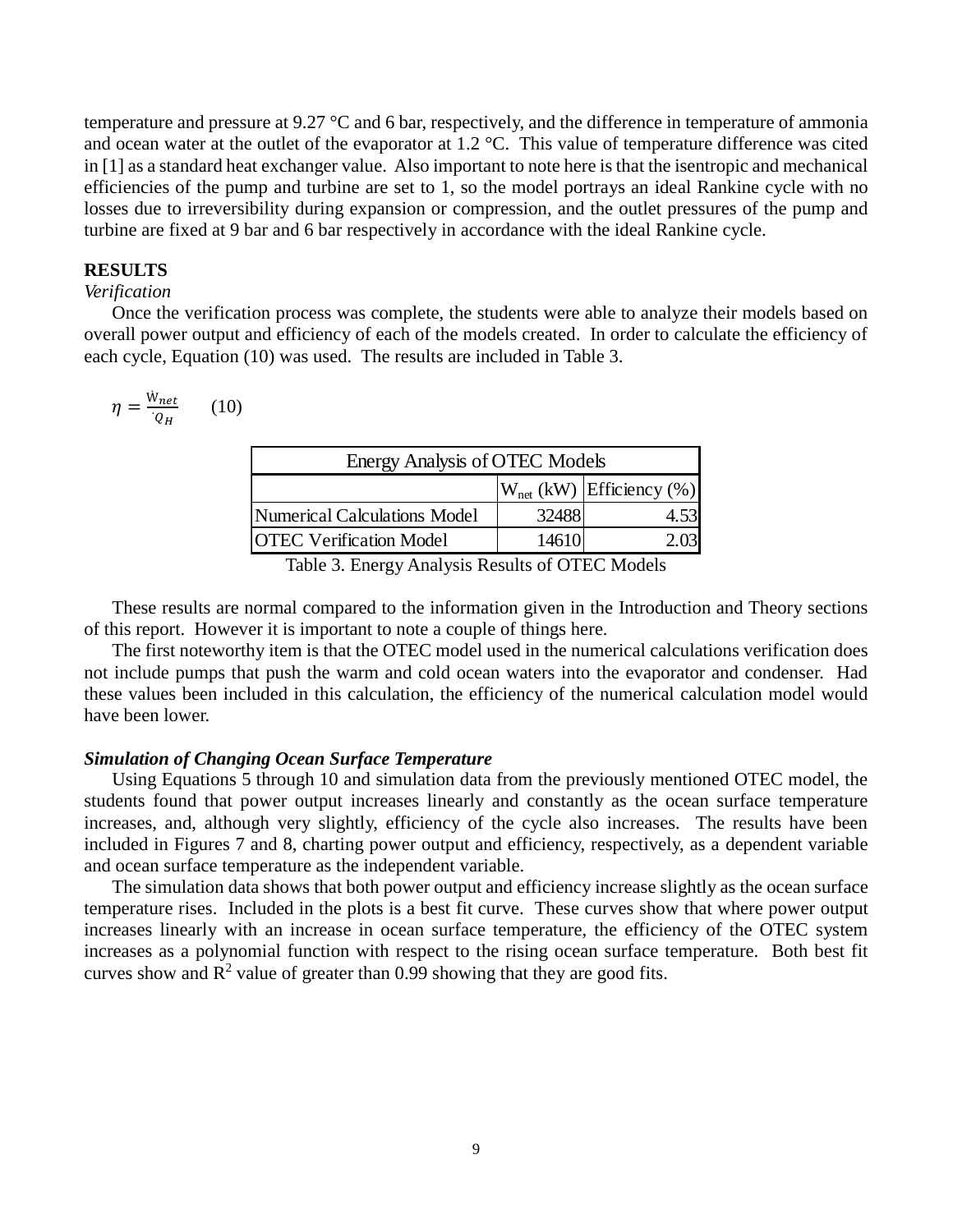

Figure 7. Power Output vs. Ocean Surface Temperature



Figure 8. Efficiency vs. Ocean Surface Temperature

It must also be noted that the two data points for 25  $\degree$ C and 26  $\degree$ C are denoted using different markers and are not included in the best fit curves. This is because the quality of ammonia entering the turbine at 25 °C and 26 °C is 0.591 and 0.893 respectively. Sending an ammonia liquid steam mixture of these qualities into the turbine is unrealistic because the damaging effects of the liquid droplets of ammonia on the turbine blades and surface would cause the turbine to fail in a short amount of time and would be inefficient, as seen in Figure 8, for the short period of time the turbine could function. Despite these facts the points are included with the data to show that for this model with the fixed parameters mentioned previously, it is not feasible to run the OTEC system with an ocean surface temperature of less than 27  $^{\circ}C$ .

It is important to consider the nature at which each the power output and efficiency increase with an increase in ocean surface temperature. For the power output the best fit curve shows a linear increase, where the efficiency increases in a polynomial manner. If it is assumed that the enthalpy increases linearly with temperature, the linear increase for power output makes sense because as temperature of the ocean surface increases so too does the enthalpy of ammonia at the inlet of the turbine. The efficiency, on the other hand does not increase in a linear fashion. If taken into account the effects of ocean surface temperature on the evaporation process as well as the turbine output power, it makes sense that the best fit curve for efficiency is more complicated because both the heat transfer rate into the evaporator and the power produced in the turbine increase, each at its own rate with respect to the increase in ocean surface temperature.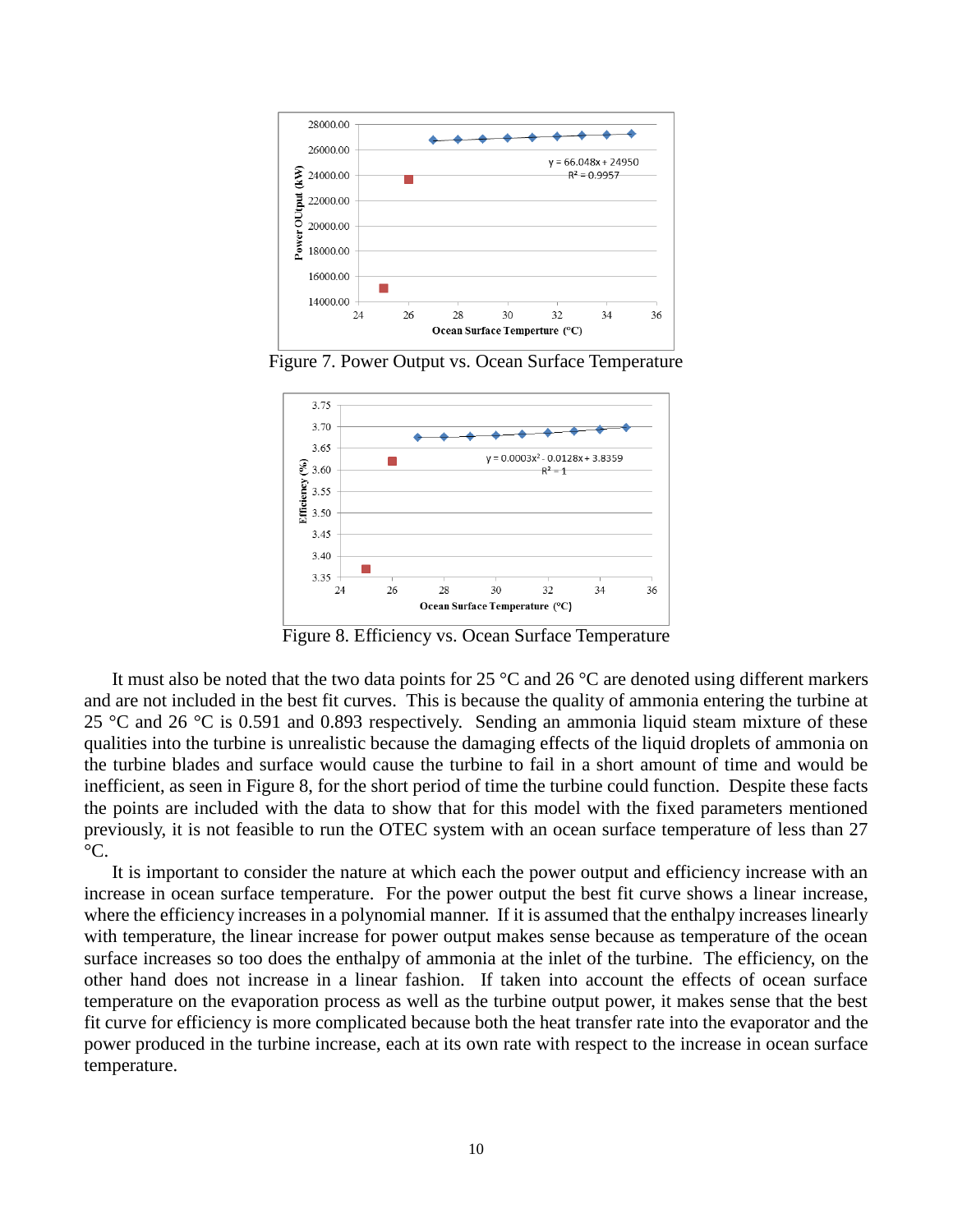#### **CONCLUSIONS**

The students were able to create a working model of an OTEC system using the Aspen Plus software and were able to use the model in order to collect data as to how the system would operate with changing surface water temperatures. The conclusions they were able to draw from the data gathered were pertaining to the nature of the increase in power output and efficiency of the system as well as the lower limit of operating conditions for a system with the given pressures and flow rates.

Although the power output and efficiency of the OTEC system increase with rising ocean surface temperatures, this increase is very slight and especially for efficiency. It seems to be a good assumption that given these conditions that the OTEC system would be able to handle the power output increases displayed in Figure 7 because they are so slight. Also the quality of the vapor gas mixture exiting the turbine was never found to be less than 0.98, which is reasonable for the turbine to operate properly without extensive mechanical damage occurring on the inside of the turbine due to the formation of liquid ammonia droplets inside the turbine as expansion occurs.

However, most notable from these findings is the apparent lower limit of the ocean surface temperature of 27 °C. This value could prove to be a large contributing factor to the sites at which the OTEC system given similar parameters could be placed as well as the type of temperature drop that the system could handle effectively. These drops in temperature could be due to severe weather or seasonal change, but they must be taken into account so as not to damage or even destroy the turbine.

#### **DISCUSSION**

The importance of these types of modeling techniques and data acquisition is crucial in the current OTEC design field. As stated in the introduction, OTEC systems can be very expensive and complicated, and maintenance on these systems can be difficult, especially on elements of the system that are completely submerged and fixed at great depths in the ocean. For this project the students chose to explore how the changing surface temperature of the ocean can affect the efficiency and power output of the OTEC system.

This shows only one aspect of the capabilities of modeling an OTEC system and how these models can affect design and implementation of a system. Other considerations and data that could be collected for future projects could include, but may not be limited to, change in bottom temperature, introduction of isentropic and mechanical efficiencies to the expansion and compression processes, and varying heat exchange rates and flow rates of ocean water and ammonia for better technologies. The possibilities for this type of modeling are endless and could have a major effect on how an OTEC system is ultimately designed and ultimately implemented.

Also important to note here is that the limited time frame the students had to work with the models and the Aspen Plus software made it hard to implement everything they would have liked to in order to present a more accurate model of a fully functioning system. The software has the capability of introducing pump and turbine efficiency curves for more a more accurate assessment of the mechanical work required or produced in these systems, as well as several heat transfer models that could be explored and used in order to more accurately assess the evaporator and condenser components. The modeling possibilities are endless. Although the students did not have the time to explore all these options, the fact that they were able, with the help of their advisor, to learn the basic functions of Aspen Plus and create a working model, all outside of the scheduled class time, shows the type of achievement undergraduate students can have when they are motivated and have a motivated faculty behind them. It is the hope of the students that these types of projects are continued at WVU TECH and institutions all over the country, because these types of independent learning activities that show the full potential of undergraduate engineering students.